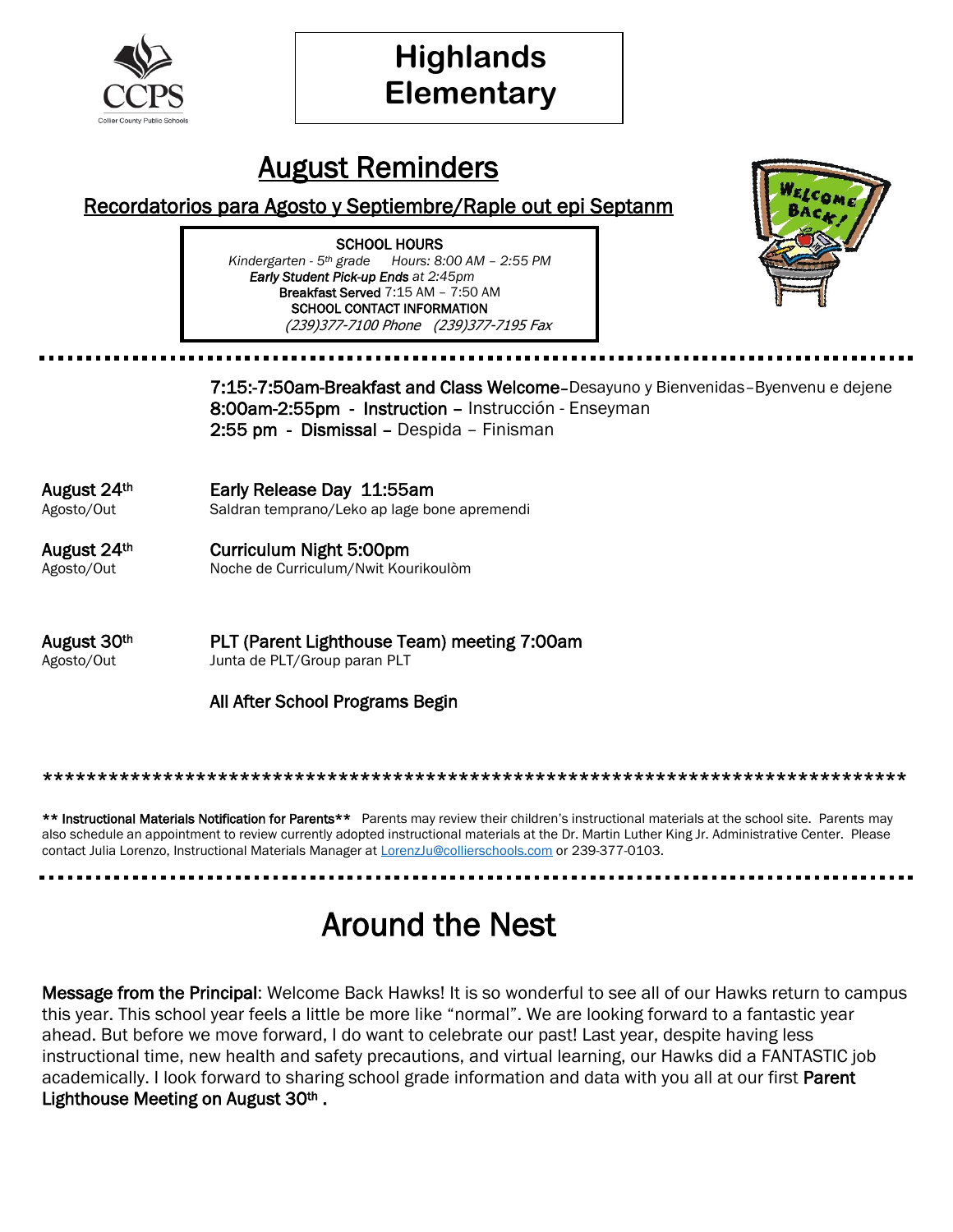

#### **Highlands Elementary**

As we open school this year I have a few reminders and updates to our policy and procedures. Our student day will be from 8am-2:55pm. Please be sure to have all students in class by 8 am as our new "Connect for Success" time will be first thing in the morning. This is a great way for students to connect with each other, with other caring adults and continue their Leader in Me journey. It will be students new favorite time of the day!

To begin the school year, visitors will not be on campus during school hours. This is hopefully temporary and as health and safety information changes, so will visitor policy. We will be hosting some events outside of school hours. Our first one will be Curriculum Night! That is scheduled for August 24<sup>th</sup> at 5pm. Please come join us here at HLE for the important information sharing session.

More great news to share! All students will receive free breakfast AND lunch this year! This is a huge Win-Win for students! We will not offer curbside pickup and all students must have their badge for lunch and breakfast.

Masks will be optional for students this year, but we will continue to practice social distancing when possible and great hygiene habits! Of course, if your Hawk is feeling ill, don't hesitate to call the clinic and keep them home.

From our Assistant Principals: Welcome back Super Hawks! I hope you had a fantastic summer and took time to Sharpen your Saw! I cannot wait to connect with you as Assistant Principal! This is my fourteenth year in Collier County and I have taught grades, 1, 3, 5, and 6 and served as a Reading Coach for three years, my favorite of all, being last year's Reading Coach right here at Highlands! Each and every one of us is going to work hard to achieve our goals this school year and I cannot wait to support you in that mission!



 Thank you, Tiffany Rosenberger

Hello, Hawks! I am Ms. Meehan and I am one of your new assistant principals here at Highlands. I am extremely excited to join the Highlands' Family! I live close by with my daughter and son, along with our three dogs. I started teaching in 2000 in New Jersey, and in 2011, I joined the Village Oaks Family here in Immokalee. I am starting my 11<sup>th</sup> year in Immokalee, after spending the last 4 years at Eden Park. Immokalee has definitely become my home and I am honored to be here to serve this "A"-mazing school. I cannot wait to meet each of you and to have an awesome year learning together.



 Thank you, Marina Meehan